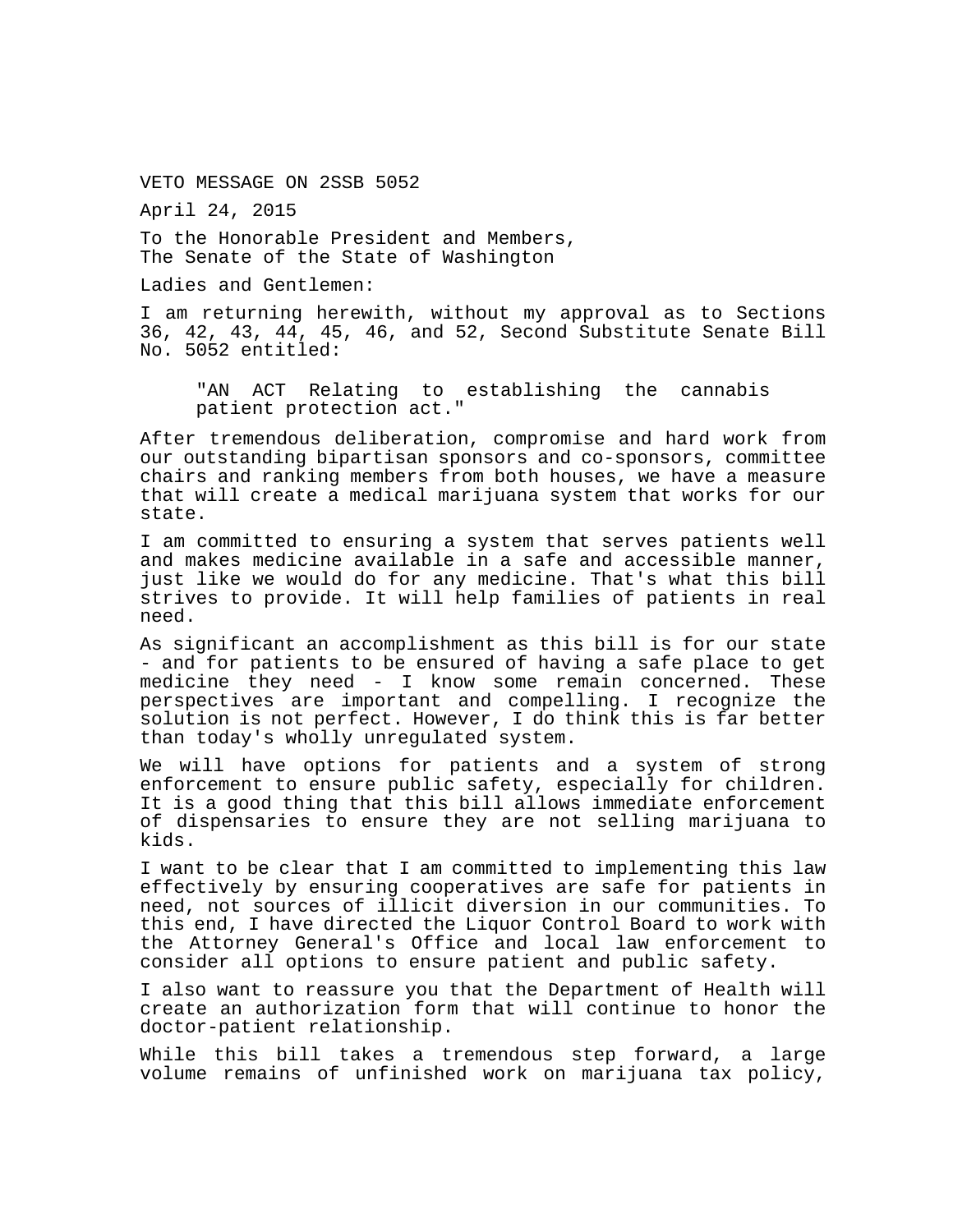enforcement, local revenue sharing and funding for public health prevention programs. I strongly support efforts to address these items - and call on legislators to finish the job and provide the tools necessary to ensure a well-regulated and functioning marijuana market in our state.

I am vetoing the following sections:

Section 36. This section prohibits employers of health care providers from limiting medical marijuana recommendations to patients. This is an employment law provision that may cause confusion and potential unintended consequences. This section was added without adequate input. The sponsors of this legislation have also requested this provision be vetoed to allow time for further discussion to develop appropriate policy.

Sections 42 and 43. These sections remove from Schedule I of our state's Controlled Substances Act any medical marijuana product. This is a laudable idea and I appreciate the intent to reduce the stigma of medical marijuana by rescheduling it from a Schedule I - an illegal - controlled substance to something more appropriate. However, our state's rescheduling system has very limited effect, and rescheduling just medicinal marijuana - not the entire cannabis plant and derivatives - may cause serious problems such as having the unintended effect of limiting the types of marijuana that are considered medicine. To that end, I have instructed the Department of Health to thoroughly consider this idea in consultation with medical professionals and stakeholders, and bring an appropriate resolution to me and the Legislature by next year. Furthermore, I will continue to advocate for the federal government to consider a national rescheduling solution, which may be most beneficial, considering the limited power that state rescheduling has in this respect.

Sections 44, 45 and 46. These sections create new felonies in our criminal code. Washington state does not need additional criminal penalties related to medical marijuana. Moreover, these sections were added as part of the same amendment that created sections 42 and 43 that would have rescheduled medical marijuana. Because I have vetoed sections 42 and 43, sections 44, 45, and 46 are also unnecessary.

Section 52. This section makes Senate Bill 5052 contingent on the enactment of some version of House Bill 2136 by October 1, 2015. This contingent effective date causes confusion and potentially conflicts with other effective dates in Senate Bill 5052. In addition, if the Legislature is unable to pass a version of House Bill 2136, the Code Reviser's Office has advised me that this provision acts as a null and void clause, in which case we risk jeopardizing the integrity of the system created in this bill. I strongly agree with the need for